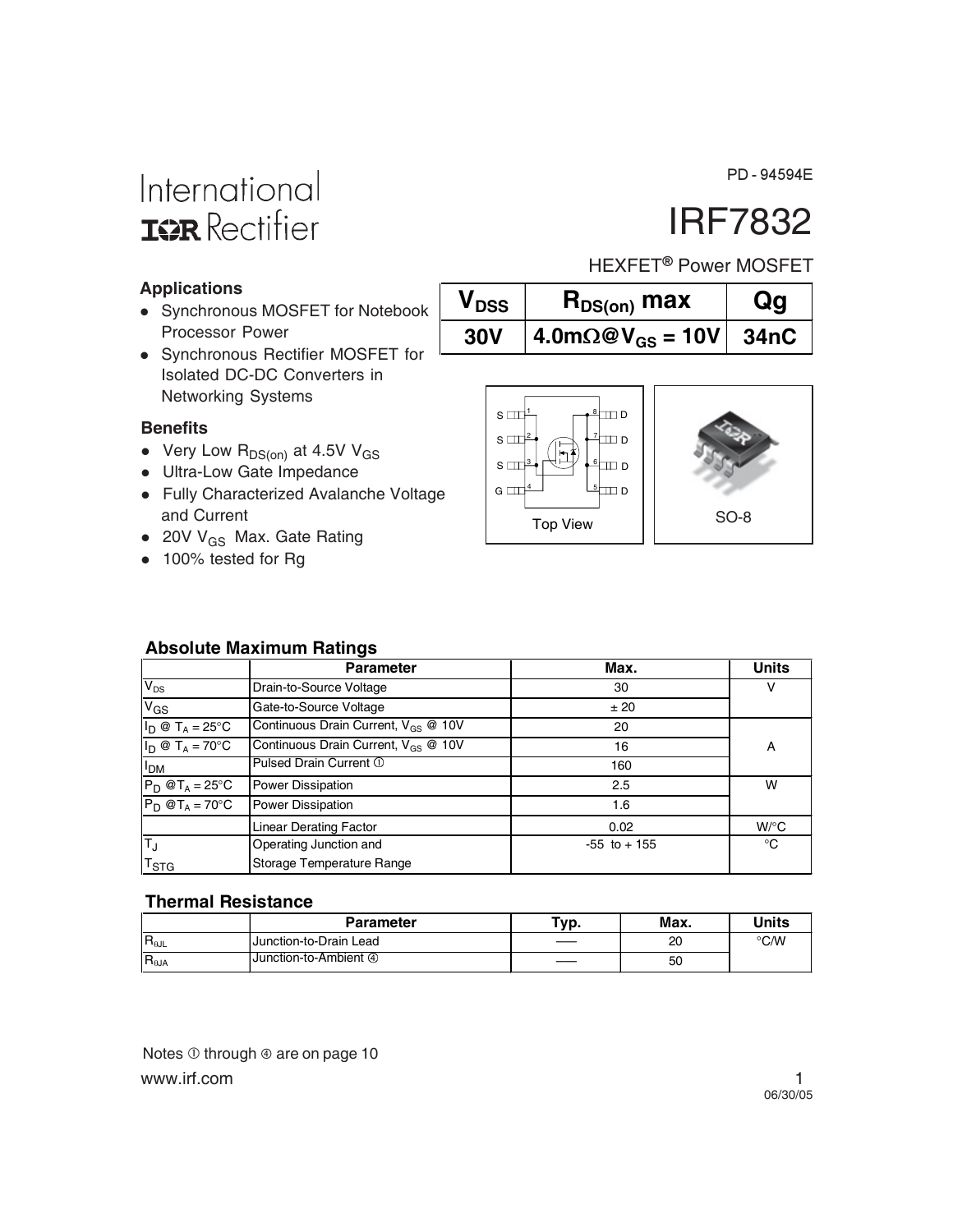# International<br>**IGR** Rectifier

|                                       | <b>Parameter</b>                     | Min.                                      | Typ.              | Max.                     | <b>Units</b>        | <b>Conditions</b>                                                |              |
|---------------------------------------|--------------------------------------|-------------------------------------------|-------------------|--------------------------|---------------------|------------------------------------------------------------------|--------------|
| BV <sub>DSS</sub>                     | Drain-to-Source Breakdown Voltage    | 30                                        |                   |                          | v                   | $V_{GS} = 0V$ , $I_D = 250 \mu A$                                |              |
| $\Delta BV_{DSS}/\Delta T_J$          | Breakdown Voltage Temp. Coefficient  | $\qquad \qquad$                           | 0.023             | $\overline{\phantom{m}}$ |                     | V/ $\degree$ C Reference to 25 $\degree$ C, I <sub>D</sub> = 1mA |              |
| $R_{DS(on)}$                          | Static Drain-to-Source On-Resistance |                                           | 3.1               | 4.0                      | $m\Omega$           | $V_{GS} = 10V$ , $I_D = 20A$ 3                                   |              |
|                                       |                                      |                                           | 3.7               | 4.8                      |                     | $V_{GS} = 4.5V$ , $I_D = 16A$ 3                                  |              |
| $\bar{V}_{GS(th)}$                    | Gate Threshold Voltage               | 1.39                                      |                   | 2.32                     | V                   | $V_{DS} = V_{GS}$ , $I_D = 250 \mu A$                            |              |
| $\overline{\Delta V}_{\text{GS(th)}}$ | Gate Threshold Voltage Coefficient   |                                           | 5.7               |                          | $mV$ <sup>o</sup> C |                                                                  |              |
| $I_{DSS}$                             | Drain-to-Source Leakage Current      |                                           |                   | 1.0                      | μA                  | $V_{DS}$ = 24V, $V_{GS}$ = 0V                                    |              |
|                                       |                                      | $\qquad \qquad \overline{\qquad \qquad }$ |                   | 150                      |                     | $V_{DS} = 24V$ , $V_{GS} = 0V$ , $T_J = 125$ °C                  |              |
| l <sub>GSS</sub>                      | Gate-to-Source Forward Leakage       |                                           |                   | 100                      | nA                  | $V_{GS} = 20V$                                                   |              |
|                                       | Gate-to-Source Reverse Leakage       |                                           |                   | $-100$                   |                     | $V_{GS} = -20V$                                                  |              |
| gfs                                   | <b>Forward Transconductance</b>      | 77                                        |                   |                          | S                   | $V_{DS} = 15V$ , $I_D = 16A$                                     |              |
| $\overline{Q_g}$                      | <b>Total Gate Charge</b>             |                                           | 34                | 51                       |                     |                                                                  |              |
| $\mathsf{Q}_{\text{gs1}}$             | Pre-Vth Gate-to-Source Charge        | ——                                        | 8.6               |                          |                     | $V_{DS} = 15V$                                                   |              |
| $\overline{Q}_{gs2}$                  | Post-Vth Gate-to-Source Charge       |                                           | 2.9               |                          | nC                  | $V_{GS} = 4.5V$                                                  |              |
| $Q_{gd}$                              | Gate-to-Drain Charge                 |                                           | 12                |                          |                     | $I_D = 16A$                                                      |              |
| $\overline{Q}_{\text{godr}}$          | Gate Charge Overdrive                |                                           | 10.5              |                          |                     | See Fig. 16                                                      |              |
| $\overline{Q}_{sw}$                   | Switch Charge $(Q_{qs2} + Q_{qd})$   |                                           | 14.9              |                          |                     |                                                                  |              |
| $\overline{Q}_{\rm oss}$              | Output Charge                        |                                           | 23                |                          | nC                  | $V_{DS} = 16V$ , $V_{GS} = 0V$                                   |              |
| $R_g$                                 | Gate Resistance                      |                                           | 1.2               | 2.4                      | $\Omega$            |                                                                  |              |
| $t_{d(on)}$                           | Turn-On Delay Time                   |                                           | $12 \overline{ }$ |                          |                     | $V_{DD} = 15V$ , $V_{GS} = 4.5V$                                 |              |
| $t_r$                                 | <b>Rise Time</b>                     |                                           | 6.7               |                          |                     | $I_{D} = 16A$                                                    |              |
| $t_{d(off)}$                          | <b>Turn-Off Delay Time</b>           |                                           | 21                |                          | ns                  | Clamped Inductive Load                                           |              |
| $t_f$                                 | <b>Fall Time</b>                     |                                           | 13                |                          |                     |                                                                  |              |
| $C_{iss}$                             | Input Capacitance                    |                                           | 4310              |                          |                     | $V_{GS} = 0V$                                                    |              |
| $\overline{C_{\rm oss}}$              | <b>Output Capacitance</b>            |                                           | 990               |                          | pF                  | $V_{DS} = 15V$                                                   |              |
| $C_{\text{rss}}$                      | Reverse Transfer Capacitance         |                                           | 450               |                          |                     | $f = 1.0$ MHz                                                    |              |
|                                       | <b>Avalanche Characteristics</b>     |                                           |                   |                          |                     |                                                                  |              |
|                                       | Parameter                            |                                           |                   | Typ.                     |                     | Max.                                                             | <b>Units</b> |
| $E_{AS}$                              | Single Pulse Avalanche Energy 2      |                                           |                   |                          |                     | 260                                                              | mJ           |
| $\bar{\mathsf{I}}_{\mathsf{AR}}$      | Avalanche Current 1                  |                                           |                   |                          |                     | 16                                                               | А            |

### Static @ T<sub>J</sub> = 25°C (unless otherwise specified)

|                 | Parameter                       | Typ. | Max. | Units |
|-----------------|---------------------------------|------|------|-------|
| $E_{AS}$        | Single Pulse Avalanche Energy 2 |      | 260  | സം    |
| <sup>1</sup> AR | <b>Avalanche Current ①</b>      |      | 16   |       |

### **Diode Characteristics**

|                         | <b>Parameter</b>                 | Min.                                                                 |    |     | Typ.   Max.   Units | <b>Conditions</b>                                                       |
|-------------------------|----------------------------------|----------------------------------------------------------------------|----|-----|---------------------|-------------------------------------------------------------------------|
| $\mathsf{I}_\mathsf{S}$ | <b>Continuous Source Current</b> |                                                                      |    | 3.1 |                     | MOSFET symbol                                                           |
|                         | (Body Diode)                     |                                                                      |    |     | А                   | showing the<br>胂                                                        |
| $I_{SM}$                | <b>Pulsed Source Current</b>     |                                                                      |    | 160 |                     | G \<br>integral reverse                                                 |
|                         | (Body Diode) <sup>1</sup>        |                                                                      |    |     |                     | p-n junction diode.                                                     |
| $V_{SD}$                | Diode Forward Voltage            |                                                                      |    | 1.0 | v                   | $T_{\rm J}$ = 25°C, $I_{\rm S}$ = 16A, $V_{\rm GS}$ = 0V $\circledcirc$ |
| $ t_{rr} $              | <b>Reverse Recovery Time</b>     |                                                                      | 41 | 62  | ns                  | $T_{\rm J}$ = 25°C, I <sub>F</sub> = 16A, V <sub>DD</sub> = 10V         |
| $Q_{rr}$                | Reverse Recovery Charge          |                                                                      | 39 | 59  | nC                  | $di/dt = 100A/\mu s$                                                    |
| $t_{on}$                | Forward Turn-On Time             | Intrinsic turn-on time is negligible (turn-on is dominated by LS+LD) |    |     |                     |                                                                         |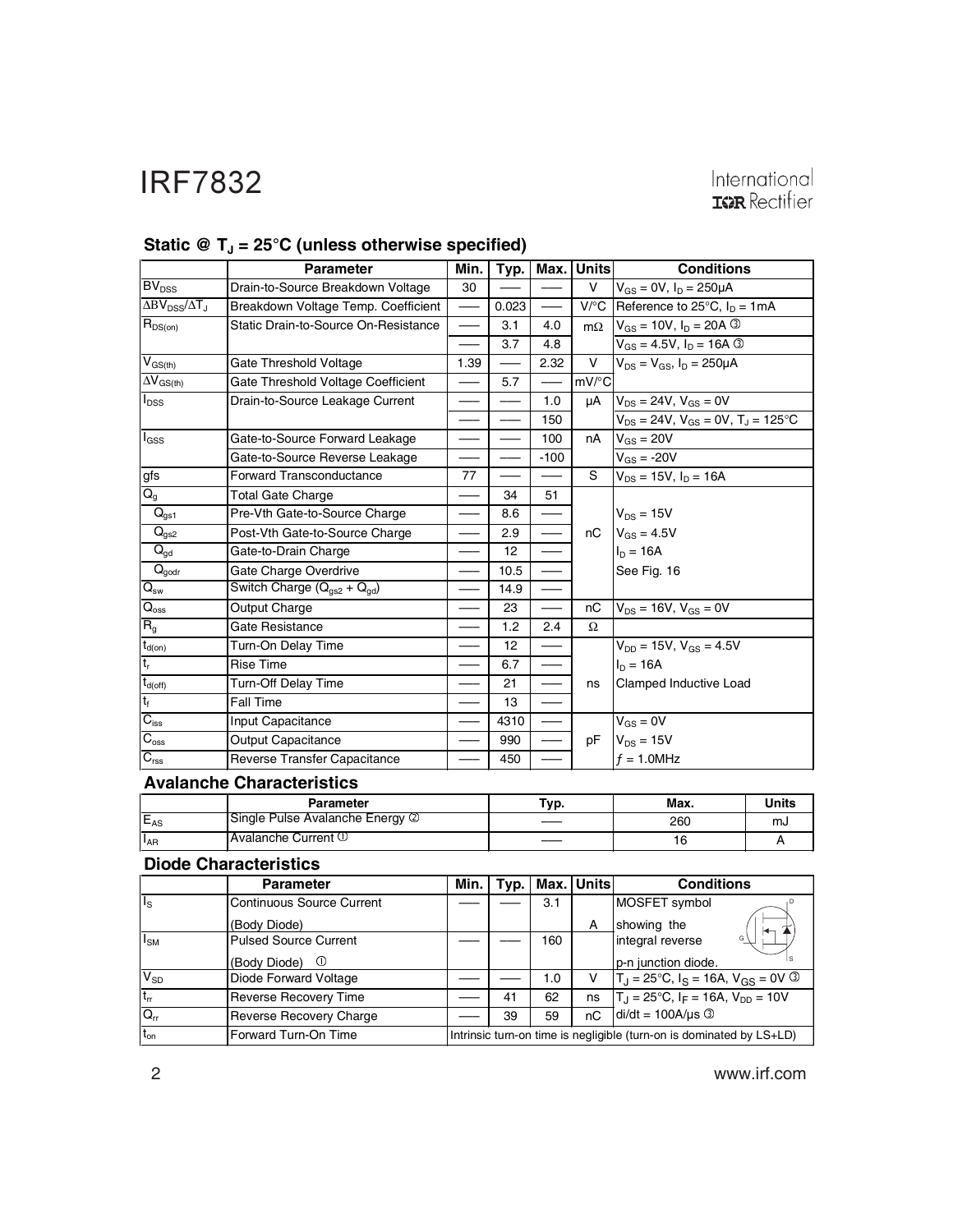#### 1000 VGS<br>
TOP 10V<br>
5.0V<br>
4.5V<br>
3.5V<br>
2.7V<br>
2.5V<br>
2.5V b, Drain-to-Source Current (A) 100 D. Drain-to-Source Current (A) **BOTTOM** 10 TTTTTTT TTTTT  $\pm 1$ 1 2.25V  $\blacksquare$ Ш  $\mathbf{1}$ n. 0.1 20µs PULSE WIDTH 25°C<del>∏</del> 0.01 0.1 1 10 100 1000 V<sub>DS</sub>, Drain-to-Source Voltage (V)

International **IGR** Rectifier



**Fig 1.** Typical Output Characteristics **Fig 2.** Typical Output Characteristics



**Fig 3.** Typical Transfer Characteristics

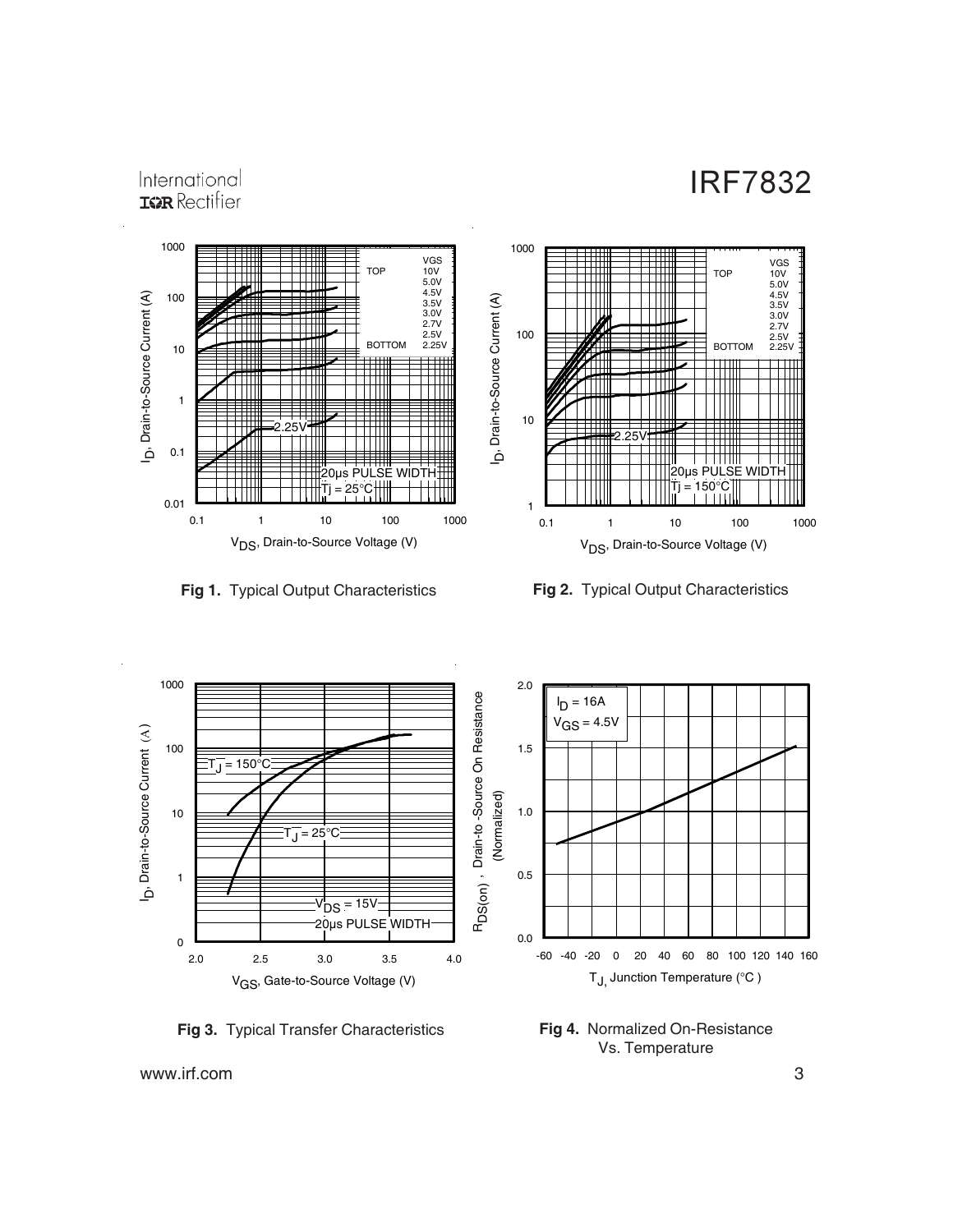International **ISPR** Rectifier





**Fig 8.** Maximum Safe Operating Area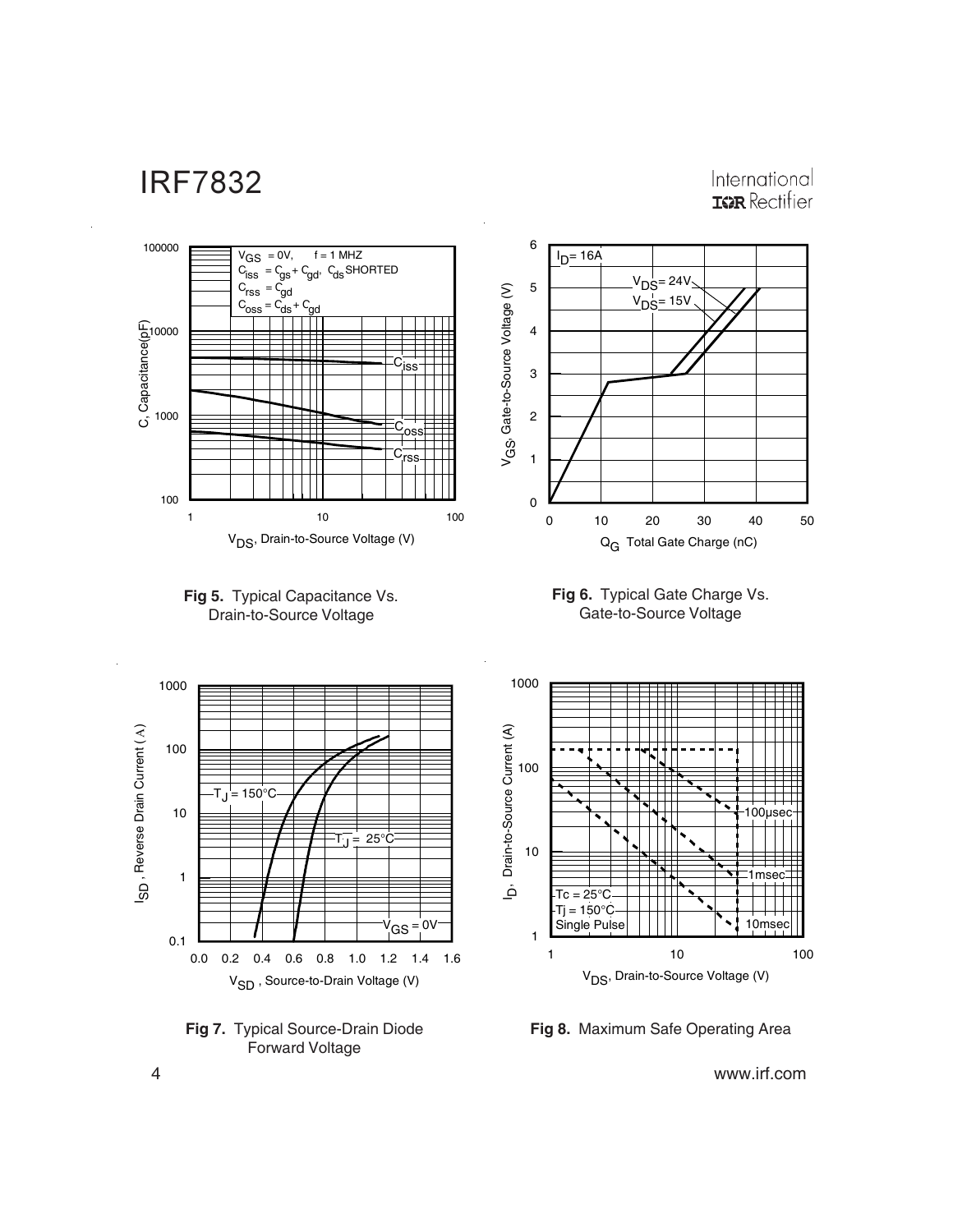### International **IGR** Rectifier





**Fig 10.** Threshold Voltage Vs. Temperature



**Fig 11.** Maximum Effective Transient Thermal Impedance, Junction-to-Ambient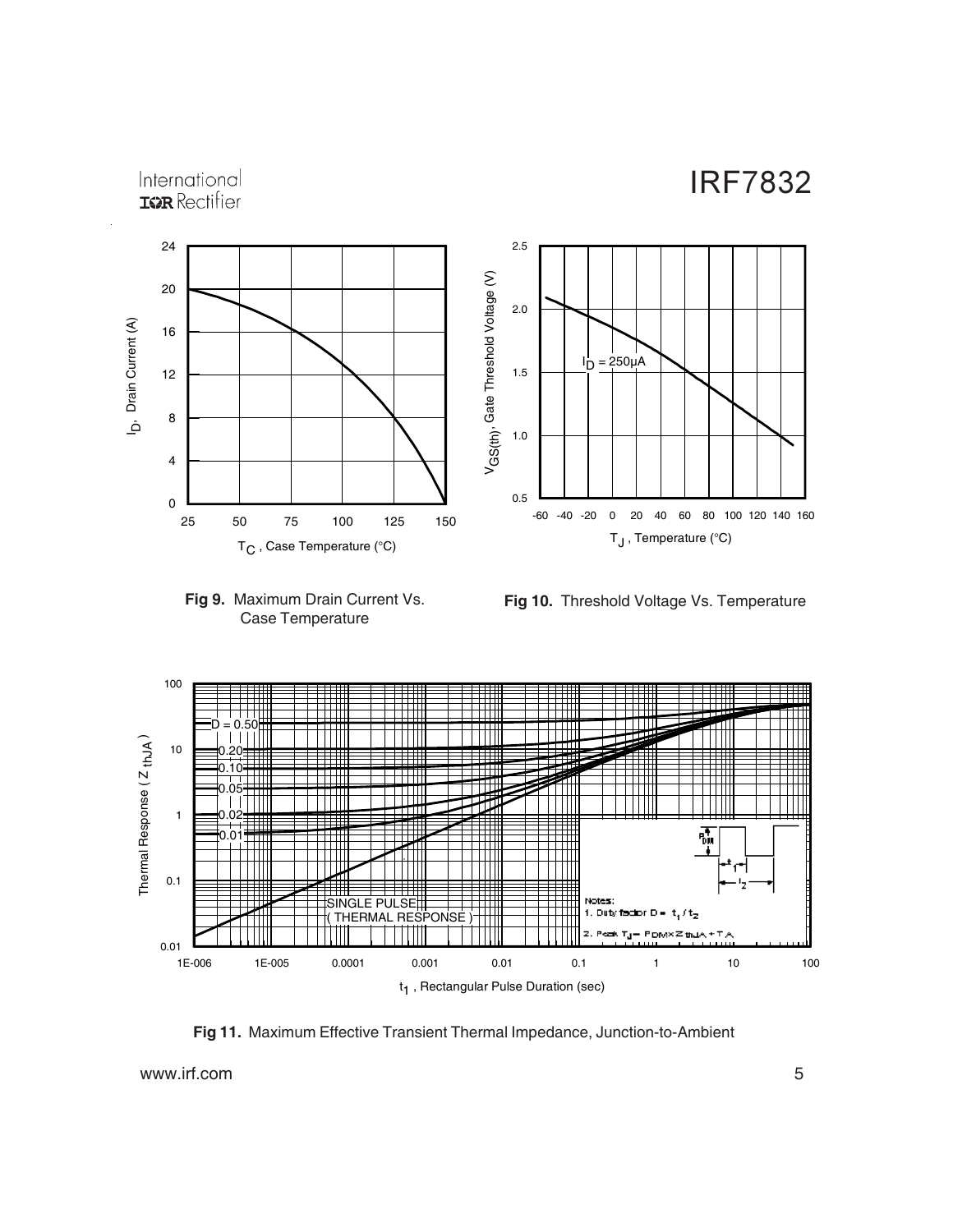International **IGR** Rectifier



**Fig 12.** On-Resistance vs. Gate Voltage



**Fig 14.** Unclamped Inductive Test Circuit and Waveform





**Fig 13.** Maximum Avalanche Energy vs. Drain Current



**Fig 15.** Gate Charge Test Circuit



6 www.irf.com **Fig 16.** Switching Time Test Circuit **Fig 17.** Switching Time Waveforms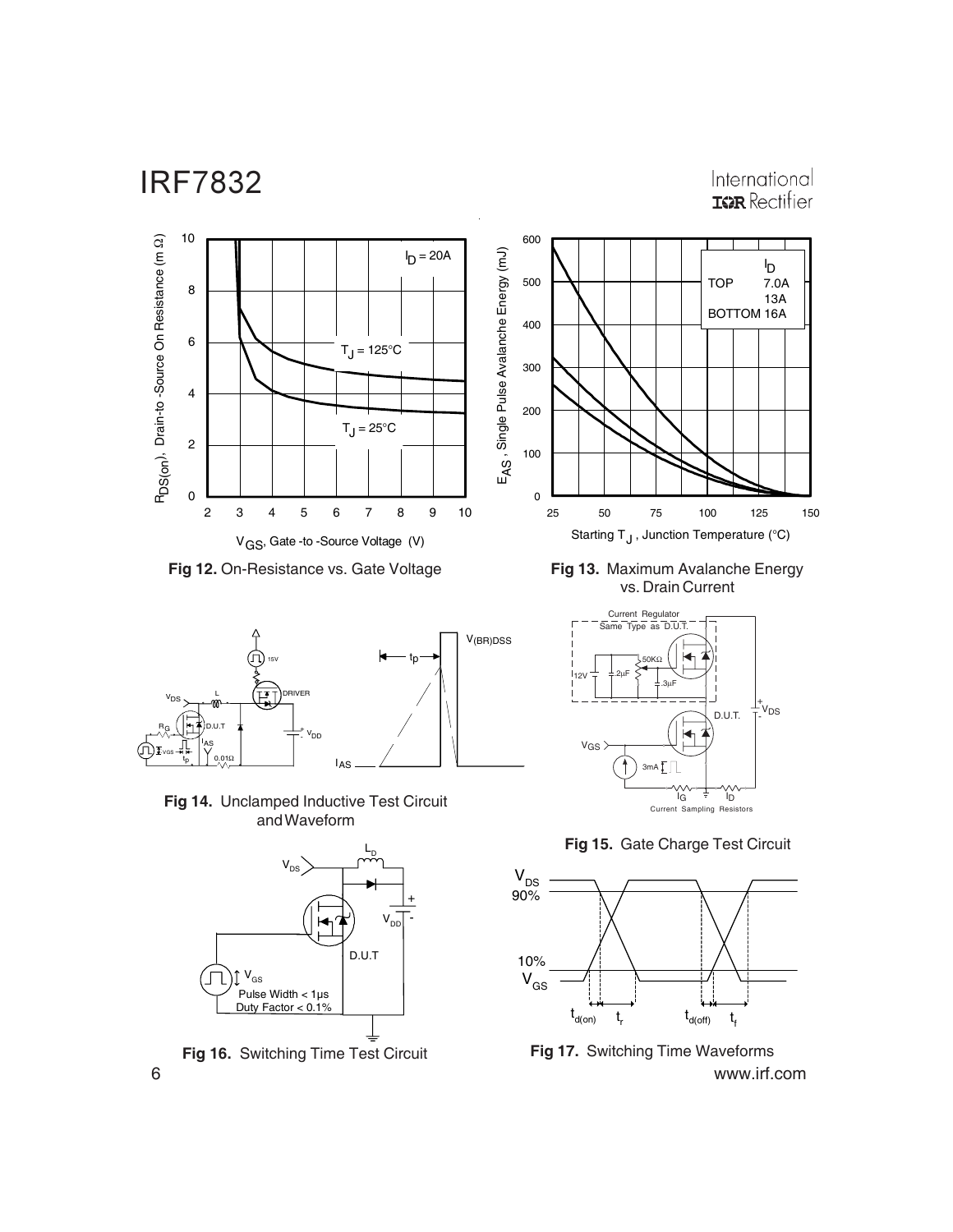### International **IGR** Rectifier



Fig 18. Peak Diode Recovery dv/dt Test Circuit for N-Channel HEXFET<sup>®</sup> Power MOSFETs



**Fig 19.** Gate Charge Waveform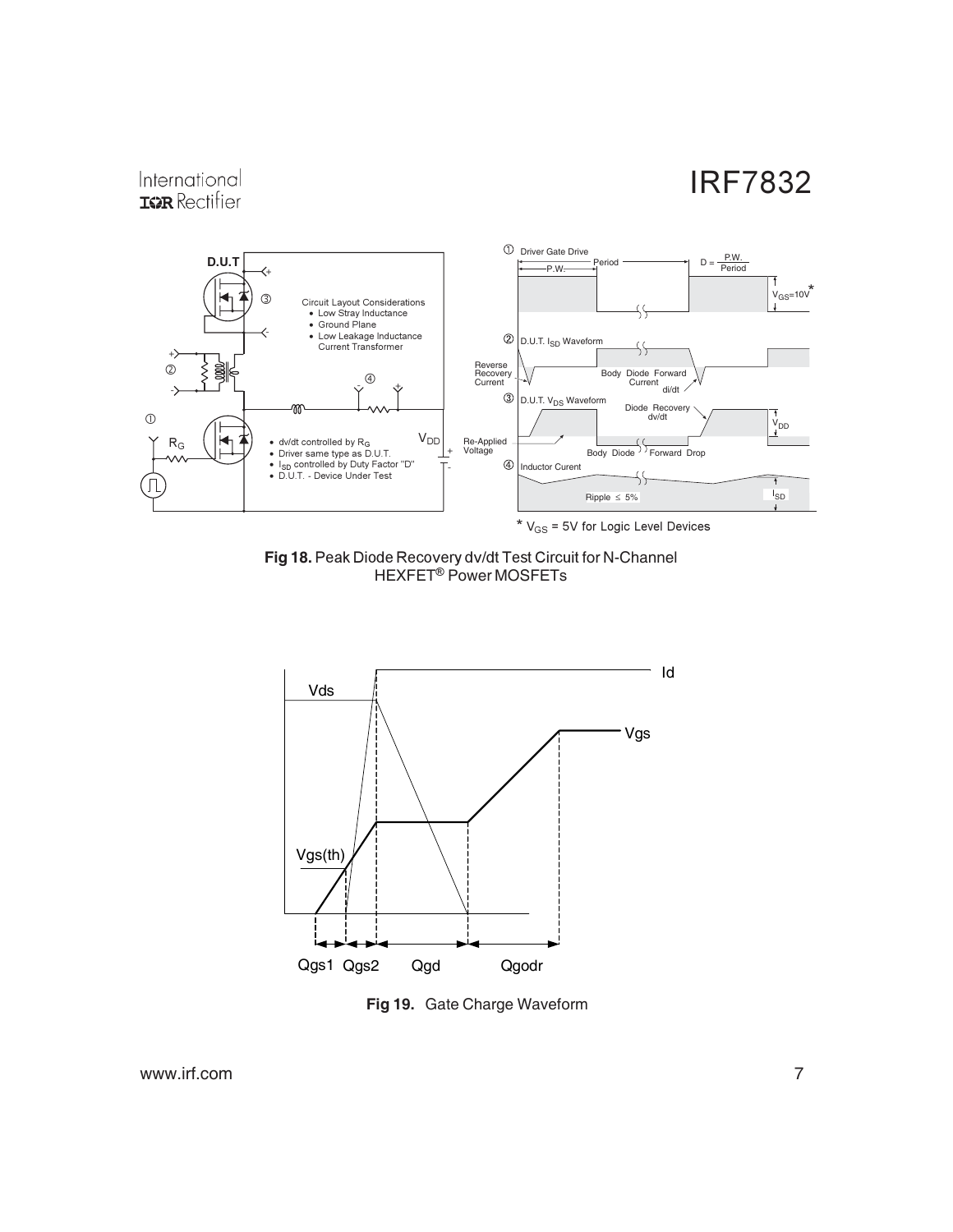### International **IGR** Rectifier

#### **Power MOSFET Selection for Non-Isolated DC/DC Converters**

#### **Control FET**

Special attention has been given to the power losses in the switching elements of the circuit - Q1 and Q2. Power losses in the high side switch Q1, also called the Control FET, are impacted by the R<sub>ds(on)</sub> of the MOSFET, but these conduction losses are only about one half of the total losses.

Power losses in the control switch Q1 are given by;

$$
P_{loss} = P_{conduction} + P_{switching} + P_{drive} + P_{output}
$$

This can be expanded and approximated by;

$$
P_{loss} = (I_{rms}^{2} \times R_{ds(on)})
$$
  
+ 
$$
\left(I \times \frac{Q_{gd}}{i_g} \times V_{in} \times f\right) + \left(I \times \frac{Q_{gs2}}{i_g} \times V_{in} \times f\right)
$$
  
+ 
$$
\left(Q_g \times V_g \times f\right)
$$
  
+ 
$$
\left(\frac{Q_{oss}}{2} \times V_{in} \times f\right)
$$

This simplified loss equation includes the terms  $\mathsf{Q}_{\mathsf{gs2}}$ and  ${\mathsf Q}_{_{\mathsf{oss}}}$  which are new to Power MOSFET data sheets.

 $\mathsf{Q}_{_{\mathsf{gs2}}}$  is a sub element of traditional gate-source charge that is included in all MOSFET data sheets. The importance of splitting this gate-source charge into two sub elements,  $\boldsymbol{\mathsf{Q}}_{\mathsf{gs}1}$  and  $\boldsymbol{\mathsf{Q}}_{\mathsf{gs}2}$ , can be seen from Fig 16.

 $\mathsf{Q}_{_{\mathsf{gs2}}}$  indicates the charge that must be supplied by the gate driver between the time that the threshold voltage has been reached and the time the drain current rises to l<sub>dmax</sub> at which time the drain voltage begins to change. Minimizing  ${\sf Q}_{{}_{\mathsf{gs2}}}$  is a critical factor in reducing switching losses in Q1.

 $\mathsf{Q}_\mathrm{oss}$  is the charge that must be supplied to the output capacitance of the MOSFET during every switching cycle. Figure A shows how  $\mathsf{Q}_\mathsf{oss}$  is formed by the parallel combination of the voltage dependant (nonlinear) capacitance's C<sub>ds</sub> and C<sub>dg</sub> when multiplied by the power supply input buss voltage.

#### **Synchronous FET**

The power loss equation for Q2 is approximated by;

$$
P_{loss} = P_{conduction} + P_{drive} + P_{output}^*
$$
  
\n
$$
P_{loss} = (I_{rms}^2 \times R_{ds,on})
$$
  
\n
$$
+ (Q_{g} \times V_{g} \times f)
$$
  
\n
$$
+ (\frac{Q_{osc}}{2} \times V_{in} \times f) + (Q_{rr} \times V_{in} \times f)
$$

\*dissipated primarily in Q1.

For the synchronous MOSFET Q2,  $R_{ds(00)}$  is an important characteristic; however, once again the importance of gate charge must not be overlooked since it impacts three critical areas. Under light load the MOSFET must still be turned on and off by the control IC so the gate drive losses become much more significant. Secondly, the output charge  $Q_{\rm \tiny{oss}}$  and reverse recovery charge  $Q<sub>r</sub>$  both generate losses that are transfered to Q1 and increase the dissipation in that device. Thirdly, gate charge will impact the MOSFETs' susceptibility to Cdv/dt turn on.

The drain of Q2 is connected to the switching node of the converter and therefore sees transitions between ground and  $V_{in}$ . As Q1 turns on and off there is a rate of change of drain voltage dV/dt which is capacitively coupled to the gate of Q2 and can induce a voltage spike on the gate that is sufficient to turn the MOSFET on, resulting in shoot-through current . The ratio of  $Q_{\text{ref}}/Q_{\text{est}}$  must be minimized to reduce the potential for Cdv/dt turn on.



Figure A: Q<sub>oss</sub> Characteristic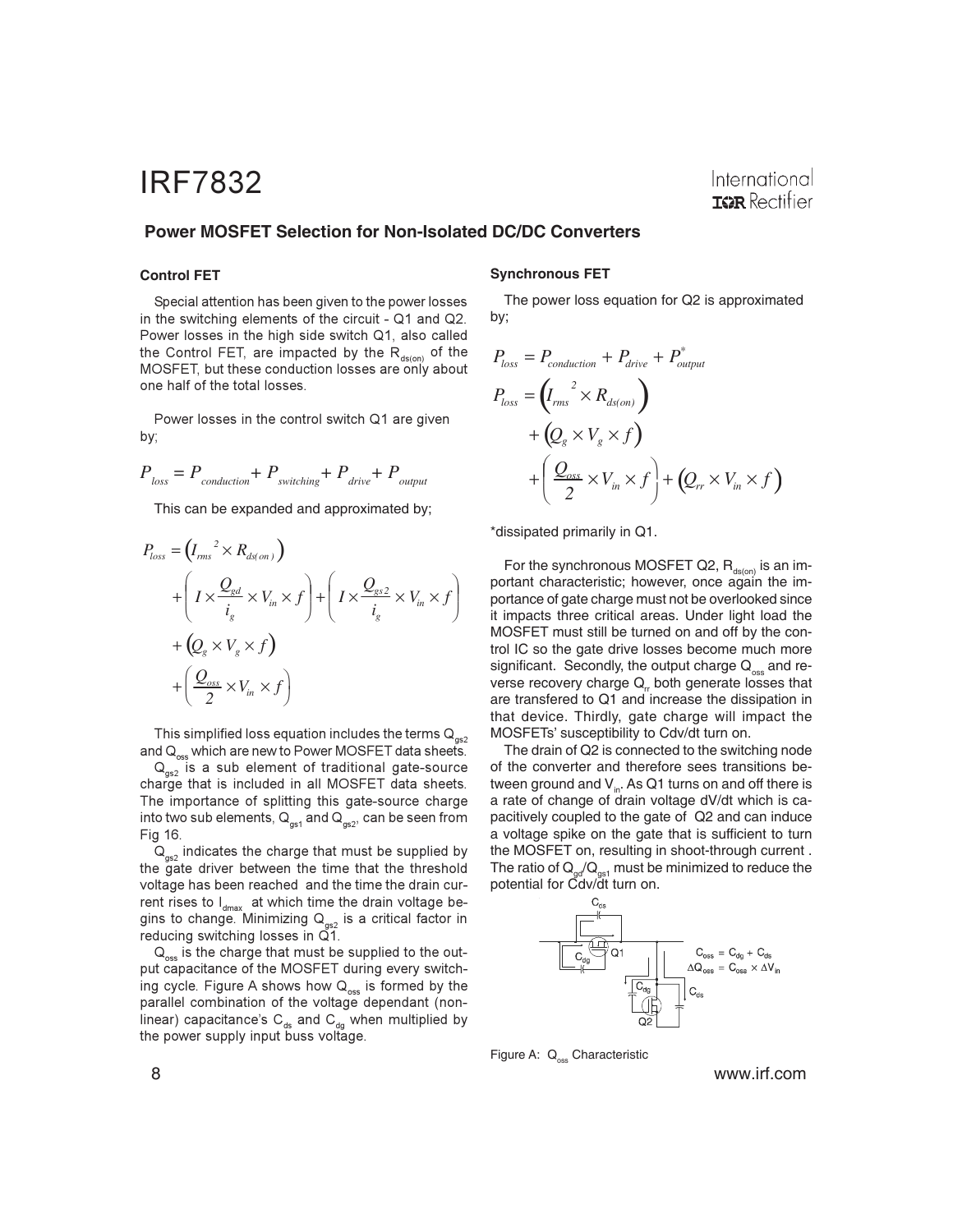### International **IGR** Rectifier

### **SO-8 Package Details**





| <b>DIM</b>   |           | <b>INCHES</b> | MILL IMETERS |      |  |  |
|--------------|-----------|---------------|--------------|------|--|--|
|              | MIN       | MAX           | МN           | MAX  |  |  |
| Α            | 0532      | 0688          | 1 35         | 175  |  |  |
| A1           | 0040      | 0098          | 0.10         | 0.25 |  |  |
| b            | 013       | 020           | 0.33         | 0.51 |  |  |
| Ċ            | 0075      | 0098          | 0.19         | 0.25 |  |  |
| D            | 189       | 1968          | 480          | 5.00 |  |  |
| F            | 1497      | .1574         | 380          | 4.00 |  |  |
| e            | 050 BASIC |               | 1.27 BASIC   |      |  |  |
| e 1          | 025 BASIC |               | 0.635 BASIC  |      |  |  |
| Н            | 2284      | 2440          | 580          | 6.20 |  |  |
| Κ            | 0099      | 0196          | 025          | 0.50 |  |  |
| $\mathbf{I}$ | 016       | 050           | 0.40         | 1.27 |  |  |
| y            | O۰        | g۰            | 0°           | g.   |  |  |

 $\ddot{\phantom{a}}$ 







### NOTES:

1. DIMENSIONING & TOLERANCING PER ASME Y14.5M-1994.

- 2. CONTROLLING DIMENSION: MILLIMETER
- 3. DIMENSIONS ARE SHOWN IN MILLIMETERS [INCHES].
- 4. OUTLINE CONFORMS TO JEDEC OUTLINE MS-012AA.
- 5 DIMENSION DOES NOT INCLUDE MOLD PROTRUSIONS. MOLD PROTRUSIONS NOT TO EXCEED 0.15 [.006].
- 6 DIMENSION DOES NOT INCLUDE MOLD PROTRUSIONS. MOLD PROTRUSIONS NOT TO EXCEED 0.25 [.010].
- 7 DIMENSION IS THE LENGTH OF LEAD FOR SOLDERING TO A SUBSTRATE.

### **SO-8 Part Marking**

#### EXAMPLE: THIS IS AN IRF7807D1 (FETKY)